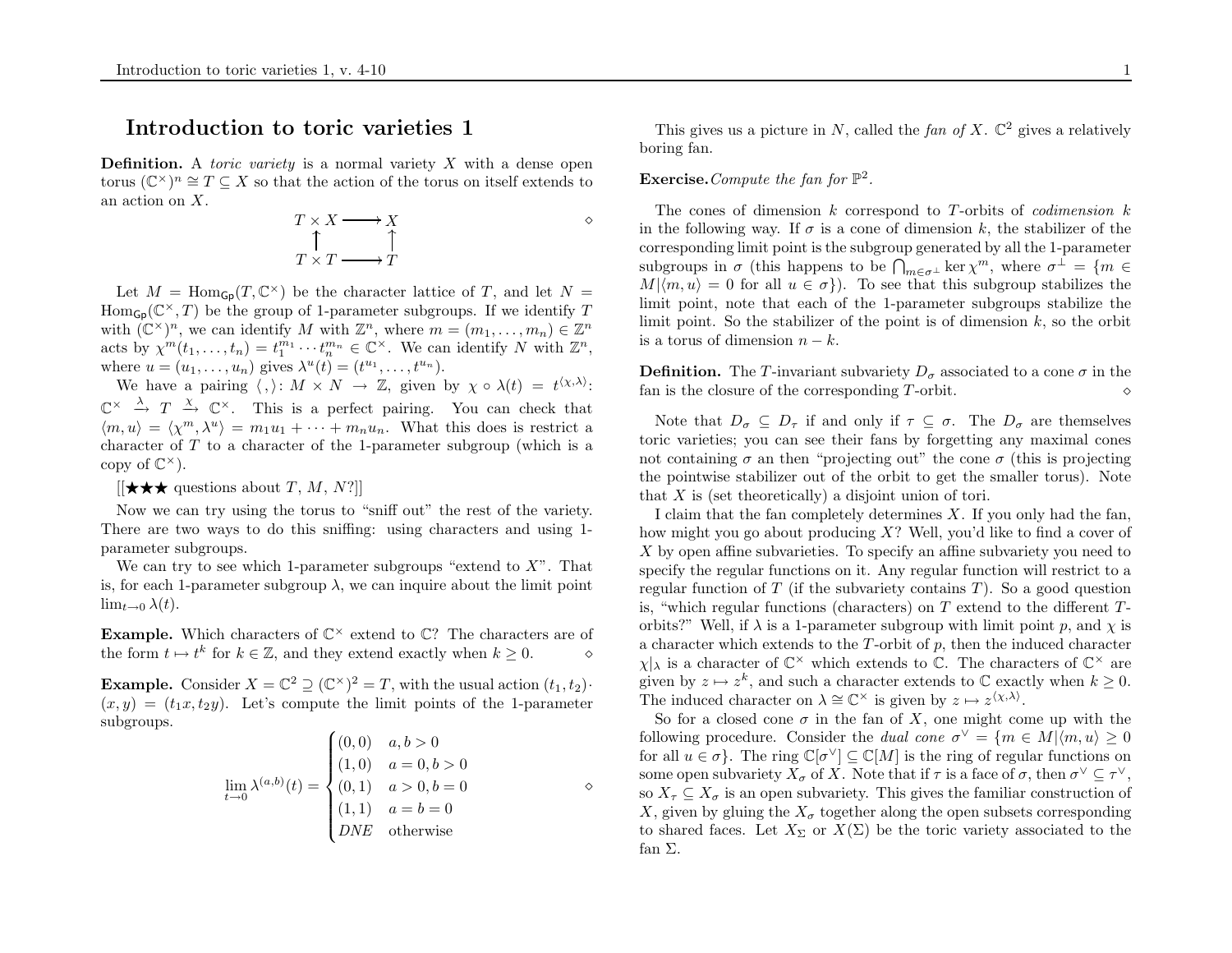**Example.** Actually compute  $\mathbb{P}^1$  explicitly.  $\diamond$ 

 $[[\bigstar\bigstar\bigstar]$  questions?]]

Toric varieties form <sup>a</sup> category.

**Definition.** A morphism of toric varieties  $f: X \rightarrow Y$  is a morphism of varieties which is <sup>a</sup> group homomorphism on the underlying tori (this implies that the actions <sup>p</sup>lay nice).

$$
T_X \times X \longrightarrow X
$$
  
\n
$$
T_Y \times Y \xrightarrow{\uparrow} Y
$$
  
\n
$$
T_X \times T_X \xrightarrow{\uparrow} T_X
$$
  
\n
$$
T_Y \times T_Y \longrightarrow T_Y
$$

Not surprisingly, this is equivalent to a linear map of lattices  $N_X \to N_Y$ such that each cone in  $\Sigma_X$  lands inside of some cone in  $\Sigma_Y$ .

**Example.**  $\mathbb{A}^1$  mapping to some toric variety is exactly picking out a 1-parameter subgroup which has a limit point.  $\Diamond$ 

You can check that the product of fans  $\Sigma \times \Sigma'$  (made up of cones  $\sigma \times \sigma'$ ) yields the toric variety  $X(\Sigma) \times X(\Sigma')$ .

Now we're ready for some examples.

**Example.**  $\mathbb{A}^n$ ,  $\mathbb{P}^n$ ,  $\mathbb{P}^1 \times \mathbb{P}^1$ ,  $\mathbb{A}^2 \times \{0\}$ ,  $\mathbb{P}^1 \times \mathbb{P}^1 \times \text{stuff}$ ,  $\mathbb{P}^1 \times \mathbb{A}^1$   $\diamond$ 

To get some more examples, let me tell you about blow-ups.

Blowing up. If  $\sigma$  is an *n*-dimensional simplicial cone, generated (over  $\mathbb{R}$ ) by  $v_1, \ldots, v_n$ , then the blowup of  $X_{\sigma}$  at the point  $D_{\sigma}$  is given by  $X(\Sigma)$ , where  $\Sigma$  consists of all the cones generated by subsets of  $\{v_0, \ldots, v_n\}$  not containing  $\{v_1, \ldots, v_n\}$ , where  $v_0 = \sum_{i>1} v_i$ . [[ $\star \star \star$  I'm pretty sure this is right in general. It is definitely right in the case where  $\sigma$  is nonsingular.]] Note that the new ray is a  $\mathbb{P}^{n-1}$  (you can see the fan of the ray by "looking down the ray"). Maybe you can guess how to blow up subvarieties.

If  $\sigma$  is not simplicial, I don't think it is possible to put the structure of a toric variety on the blowup of  $X_{\sigma}$  at  $D_{\sigma}$ .

**Theorem 1.**  $X_{\Sigma}$  is proper if and only if the support of  $\Sigma$  is all of N. More generally, If  $f: N' \to N$  is a morphism of lattices compatible with fans  $\Sigma'$  and  $\Sigma$  (each cone in  $\Sigma'$  is sent into a cone of  $\Sigma$ ), then the induced toric morphism  $X(\Sigma') \to X(\Sigma)$  is proper if and only if  $f^{-1}(|\Sigma|) = |\Sigma'|$ .

It is clear that if there is a 1-parameter subgroup  $\lambda \in N$  which has a limit point (is in  $|\Sigma|$ ), and a 1-parameter subgroup  $\lambda' \in N'$  lying over  $\lambda$ which does not have <sup>a</sup> limit point, then the map cannot be proper.

**Theorem 2.**  $X_{\sigma}$  is smooth if and only if  $\sigma$  is generated by a subset of a basis for N. In particular,  $X(\Sigma)$  is non-singular if and only if each cone in  $\Sigma$  is generated by a subset of a basis for N.

If  $\sigma$  is generated by a subset of a basis for N, then  $X_{\sigma}$  is of the form  $\mathbb{C}^k \times (\mathbb{C}^\times)^{n-k}$ . If  $\sigma$  is not generated by a subset of a basis for N, then  $\sigma^{\vee}$ will have the same problem, so the generators of  $\mathbb{C}[\sigma^{\vee}]$  will have relations. These relations produce singularities.

**Example.**  $A_1$  and  $A_2$  singularities.  $\diamond$ 

**Theorem 3.** If  $\sigma$  is simplicial (with generators spanning a sublattice N' of N), then  $X_{\sigma}$  is the quotient of a smooth affine toric variety (a  $\mathbb{C}^{k}$   $\times$  $(\mathbb{C}^{\times})^{n-k}$ ) by an action of the finite abelian group N/N'. In particular, if all the cones in  $\Sigma$  are simplicial, then  $X(\Sigma)$  is an orbifold.

 $[[\bigstar \bigstar \infty]$  explanation

**Example.** Variety of singular  $2 \times 2$  matrices. Resolutions of the singu- $\lambda$  and  $\lambda$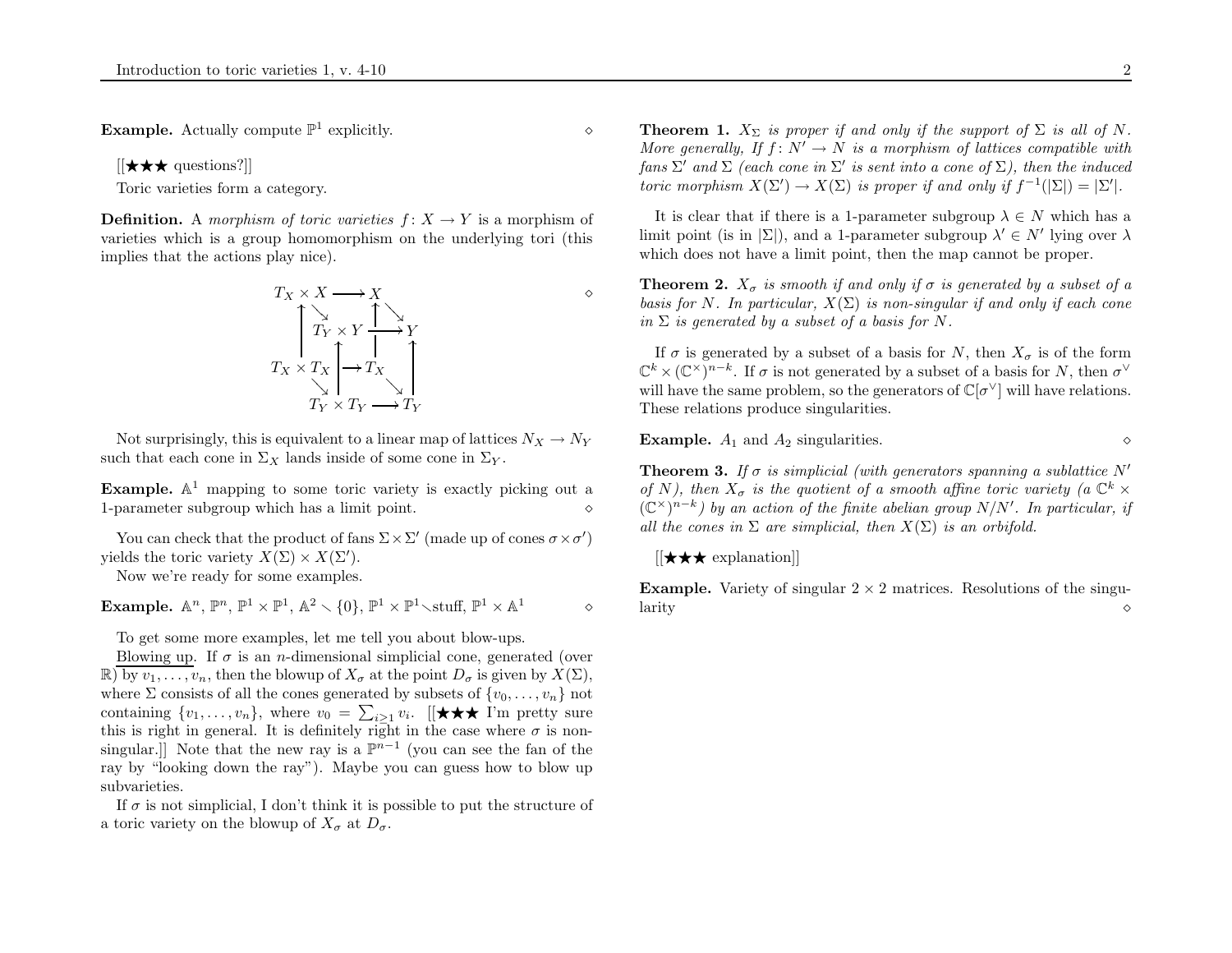## 2 Introduction to toric varieties 2

References: Fulton and Cox.

Plan for last time:

- Defined a toric variety  $X$  as normal variety with dense open torus  $T$ so that the action of T on itself extends to an action on X.  $M =$  $\text{Hom}_{\mathsf{Gp}}(T,\mathbb{C}^{\times})$  is the character lattice (think of characters as rational functions on X) and  $N = \text{Hom}_{\mathsf{Gp}}(\mathbb{C}^{\times}, T)$  is the lattice of 1-parameter subgroups.
- We used the 1-parameter subgroups to "sniff out" the rest of  $X$  via limit points  $\dots$  this produced the fan of X. I argued that the fan of X determines X.
- I talked about the category of toric varieties. We learned about morphisms of toric varieties (they are linear morphisms of lattices compatible with the fans), and <sup>I</sup> told you that <sup>a</sup> product of fans corresponds to the product of varieties.
- <sup>I</sup> showed you how to blow up <sup>a</sup> toric variety at (certain) torus invariant points.
- how to tell if  $X(\Sigma)$  is proper.
- how to tell if <sup>a</sup> toric variety is non-singular (check that each affine piece is non-singular). <sup>I</sup> hinted at how to resolve singularities (you break up singular cones into <sup>a</sup> bunch of non-singular cones), but <sup>I</sup> didn't tell you about the singularities that show up on toric varieties. Come to Dustin's talk about that.

Plan for this time: The goal of these talks is to show you that toric varieties are easy to work with, so you should have them in your bag of examples (you might want to come to the Monday seminar to learn more). Last time, we talked about properness and smoothness (and touched on resolutions of singularities); what other things might you want to know about a variety?

– The divisor class group. This is the free abelian group on irreducible closed subvarieties modulo those that come from rational functions. I'll show you how to compute this.

- The Picard group. I'll show you how to compute this, and we'll see how to work with invertible sheaves <sup>a</sup> bit. This will lead us to the polytope description of toric varieties.
- Intersection theory. I'll tell you how to compute the Chow ring of <sup>a</sup> non-singular projective toric variety.
- Topological properties of X. I won't talk about this today, but you can check Fulton if you're interested. For example, if  $d_n > 0$ ,  $\pi_1(X) = 0$ . For a smooth proper toric variety X, if  $d_k$  is the number of k-cones, the Betti numbers are  $\beta_{2k} = \sum_{i=k}^{n} (-1)^{i-k} d_{n-i}$ , the Euler characteristic is  $d_n$ .
- Sheaf cohomology. I won't talk about this, but Dan and Tony will talk about cohomology of line bundles in the Monday seminar.

Warmup for divisors. Recall from last time that the following sets are in bijection

- $-$  cones  $\sigma$  in the fan  $\Sigma$ ,
- $-$  limit points  $\lim(\sigma)$  of one parameter subgroups
- $-$  T-orbits  $T \cdot \lim(\sigma)$ , and
- irreducible T-invariant subvarieties of  $X D_{\sigma} = T \cdot \lim_{\sigma}(\sigma)$ .

If  $\chi \in M$  is a character of T, then it is a rational function on X, and the divisor associated to it is supported on  $X \setminus T = D_1 \cup D_2 \cup \cdots \cup D_d$ , where the  $D_i$  are the irreducible components of  $X \setminus T$ , so we have

$$
div(\chi) = \sum_{i=1}^{d} a_i^{\chi} D_i = \sum_i \langle \chi, u_i \rangle D_i.
$$

This gives us d functions  $M \to \mathbb{Z}$ , given by  $\chi \mapsto a_i^{\chi}$ . It is easy to see that they are linear (multiplying rational functions adds their divisors), so they are given by elements  $u_i$  of N. These  $u_i$  are the rays of the fan of X (you can check this on the affine open subsets  $X_{\sigma}$ ).

**Theorem 4.** If  $\Sigma$  is not contained in a proper subspace of  $N_{\mathbb{R}}$  (this is just to make the first arrow injective), the following sequence is exact:

$$
0 \to M \xrightarrow{(a_i)} \mathbb{Z}^{\Sigma(1)} \to A^1(X) \to 0.
$$